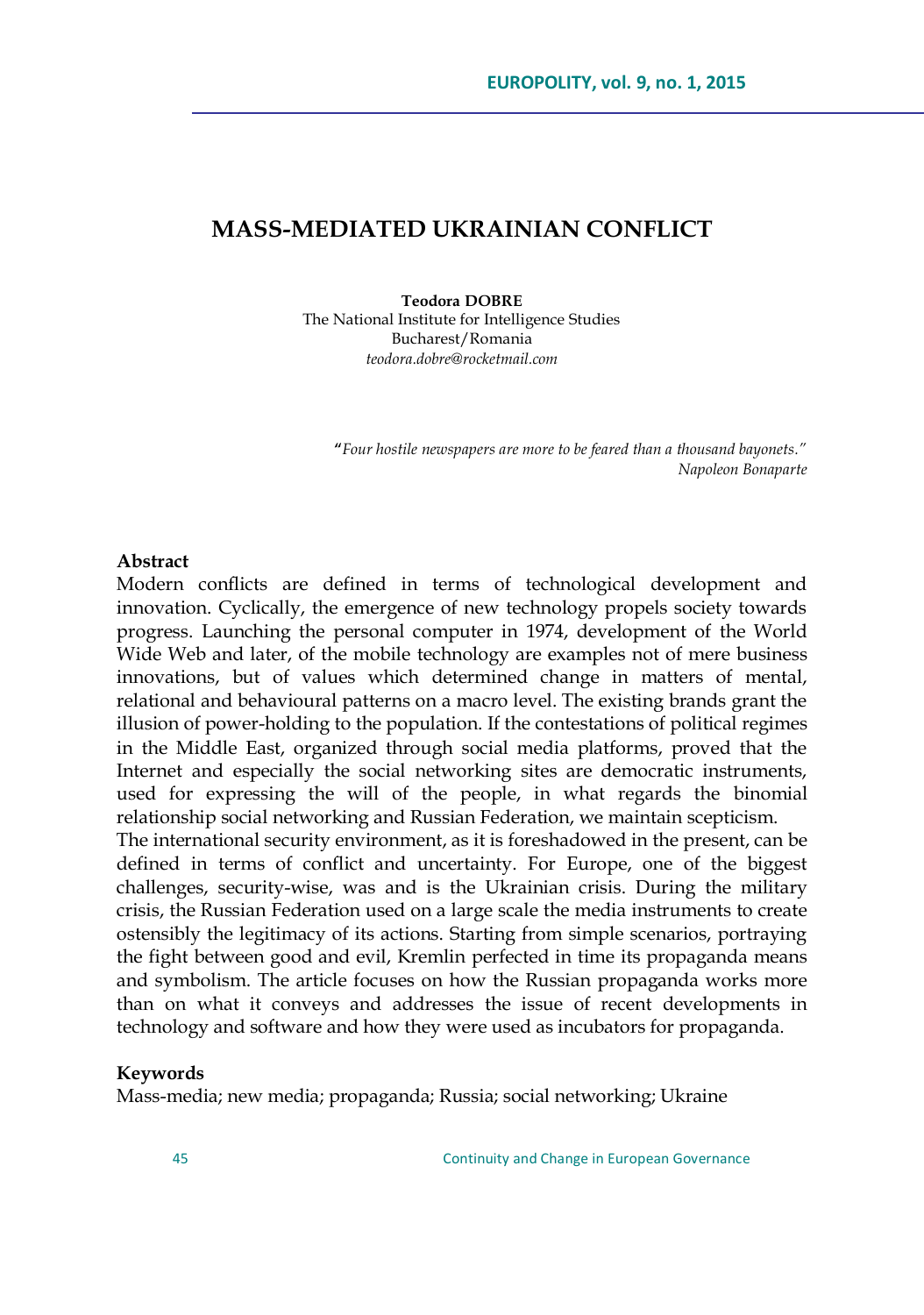# **1. INTRODUCTION**

Power, defined in simple terms, is the ability of one entity to modify and influence the attitude and the behaviour of other entities for attaining a specific purpose. In democratic states, the political elite maintains its position as a consequence of fulfilling electoral promises. In states with low democratic culture where the governance is made according to authoritarian principles, the legitimacy of the leader relies on hereditary factors or it is imposed by force. Considering recent riots and upheavals, the power holders seek to legitimate their position and consolidate political authority by obtaining support of the governed population. The information disseminated within the society becomes, in this context, an important mean for acquiring power, and the struggle for controlling information a priority on the political agenda. The war of our times consists in continuous, subversive attempts to obtain control of the information conveyed at a collective level.

The theoretical model for conflict resolution developed by Galtung (Galtung and Webel 2007, pp. 14-22) illustrates three stages of conflict, organized in a triangular shape, that escalate from contradictions and attitudes to behaviour. The existence of contradictions in any society is normal and, if maintained under a certain level, will not determine further conflictual states. The Michels Effect explains that in time, decision-makers will reprioritize their political objectives, so as to maintain their position and its inherent advantages (Michels 1915, p. 19). In a struggle for the survival of the ruler's seat, the power-holders within the society seek to limit the polarization process and maintain a satisfaction level that will not affect their status, and the means for attaining this is either by meeting the requests of the population and distributing the resources available as the will of the people dictates, or by persuasion and propaganda.

The political leader can dispose measures for propaganda and persuasion in stages of attitude and behaviour also, but their impact will be significantly lower, due to the fact that the population has acknowledged the faults of the system, has an opinion about it common to collective masses and soon, it will manifest the intention of changing the *status quo*. In stricter political systems, the collective perception of the population revolves around the idea of changing the regime. Even dictatorships and strict authoritarian regimes seek a form to legitimize their power. In these circumstances, the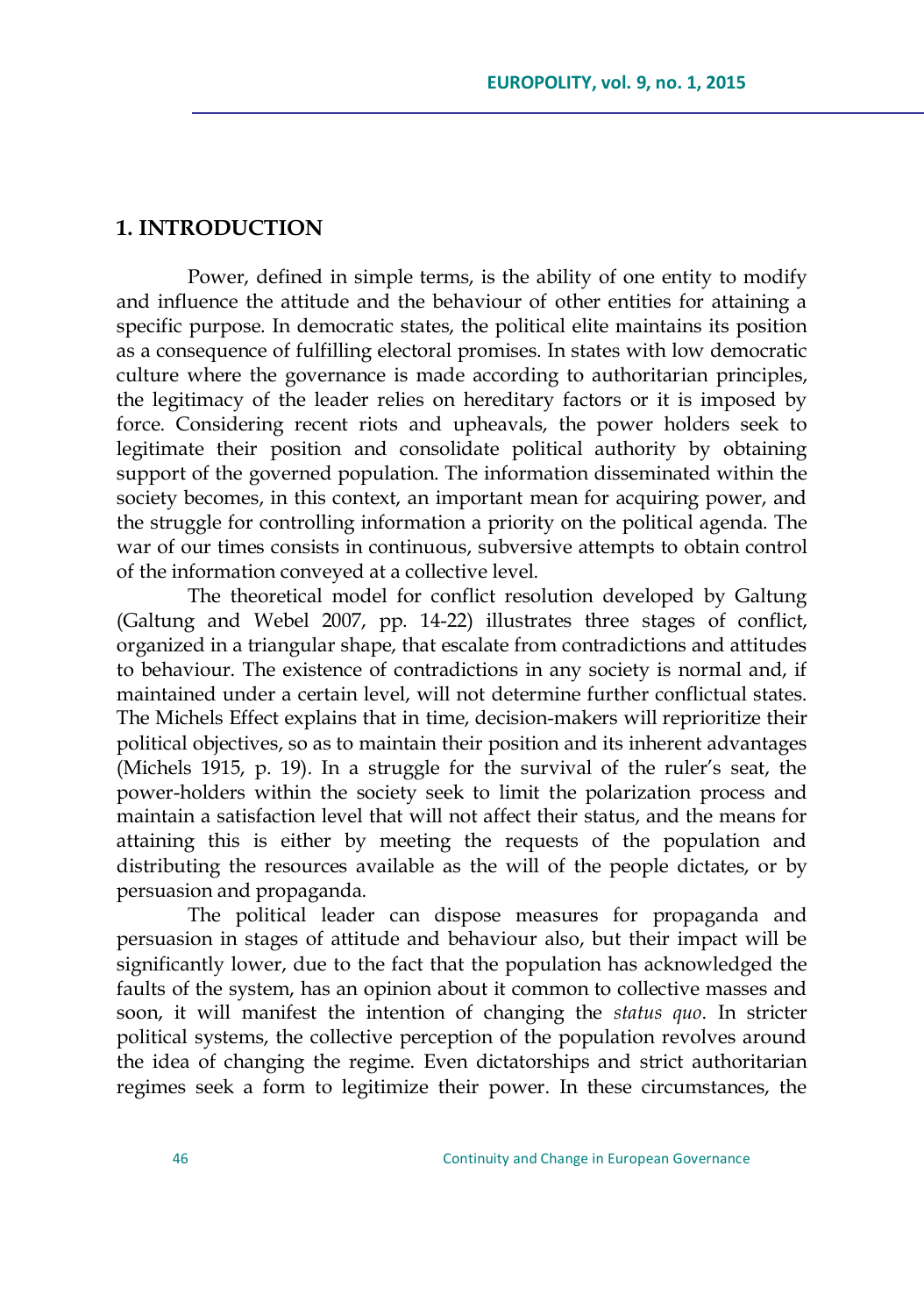contestation of the regime perceived as a direct threat by the decision-makers can determine, depending on the degree of the polarization process, an increase in volume and profundity of the propaganda. When the use of propaganda seeks to maintain an illegitimate or contested government, the term is associated with control and is regarded as a deliberate attempt to alter or maintain a balance of power so as to provide advantages to the propagandist (Jowett and O'Donnell 2012, p. 4) usually by exerting authority or coercion.

Persuasive power is present in most of the works and the definitions of propaganda (Hentea 2008, p. 43), its psychological core being substantiated on national values and symbols of identity. The biggest difference between propaganda and persuasion is that the latter occurs in a transactional frame, the persuaded target being aware of and accepting the ongoing process. It is somehow situated between suggestion and obedience and seeks to induce the idea that the will for a certain change or initiative belongs to the population and is authentic. The changes in opinion on a collective level are produced in the absence of coercion and are considered to be the result of a rather complex mechanism of persuasion and reasoning. Thus, it becomes an important mean for attaining legitimacy and consolidating political authority.

The times we live in are in the final phase of the technological utility, that of ubiquitous use, when the technology available filters through all levels of the society (Oberg and Sullivan1999,p. 121). The fast-paced developments in technology went beyond mere business innovation and changed thinking, relational and behavioural patterns within the society. In other words, not only have the recent technological advancements reached levels unimagined a decade ago, but they spread within the society on a large scale and have triggered a societal revolution. Internet is currently one of the most (if not the most) accessed sources of information and perceived, due to its image as one of the most reliable democratization tools. Its inherent nature and distribution mode, which seemed to be its biggest strengths in the process of promoting democratic principles, are also its biggest vulnerability.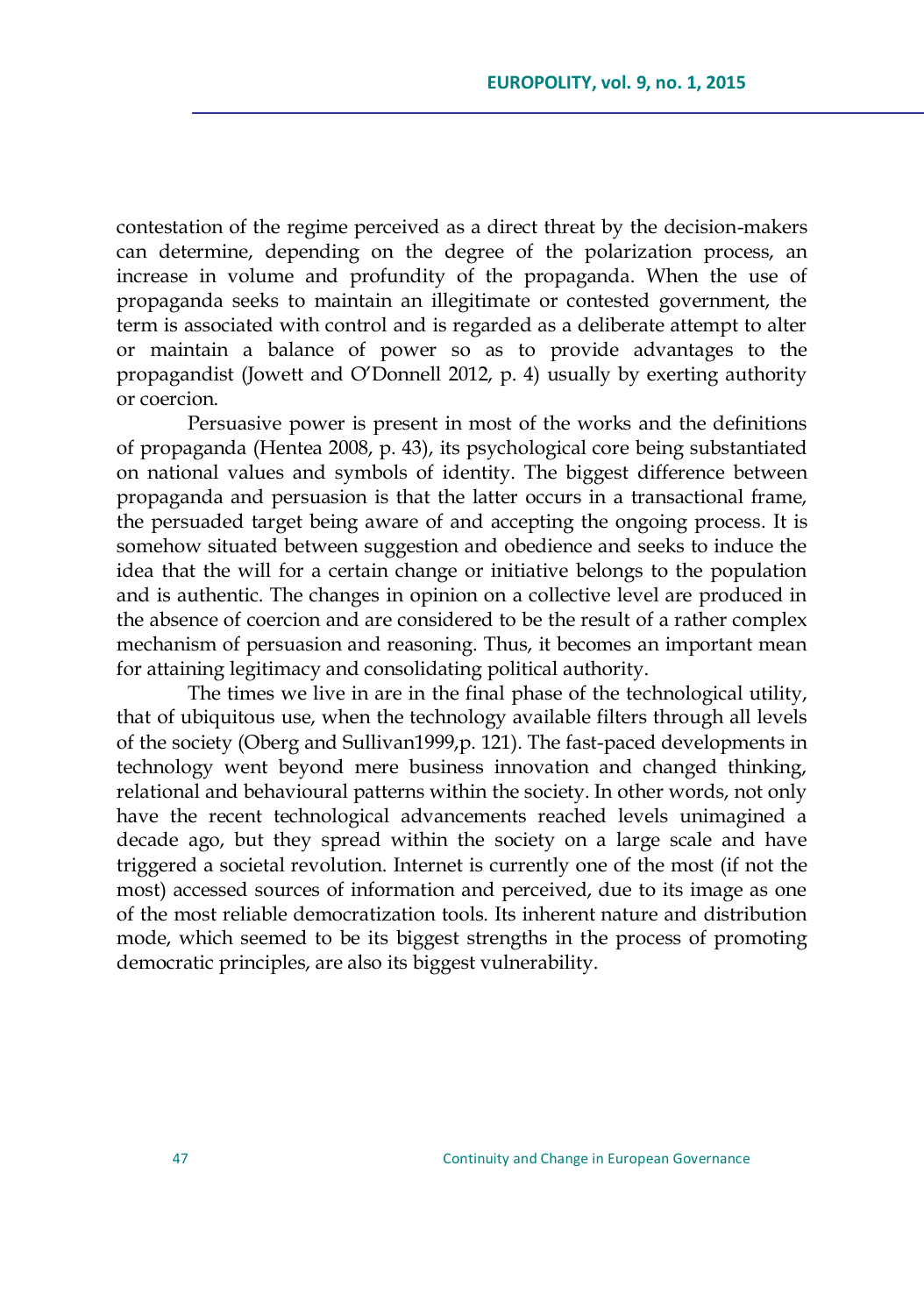# **2. RESHAPING COMMUNICATION AND DISSEMINATION: THE INTERNET AND THE NEW MEDIA**

*People somehow assume that the Internet is going to be the catalyst of change that will push young people into the streets, while in fact it may actually be the new opium for the masses. (Morozov 2009)*

The development of technology and Internet has facilitated the dissemination of propaganda. When the World Wide Web was developed, it was perceived as the main tool for democratization. Now, the population has access to unlimited data and information and is capable of communicating and transmitting information in real time globally. It was portrayed as the most powerful tool of the masses. But the democratization power of the Internet worked as a positive force in that direction only in countries with low democratic culture (Nisbet, Stoycheff and Pearce 2012, pp. 249-265). Indeed, in countries ruled by authoritarian regimes and controlled through violence and repression, the Internet was seen as the *golden fish* willing to bring them the information and the support needed for change. The Internet became a vital element for democratic advance, managing to "open gates" in places where offline efforts did not. That was the message conveyed by the Washington administration (Niță 2011, p. 138). But in Western liberal democracies, Internet and technology overall remained almost exclusively an entertainment device. In the United States of America, self-proclaimed birthplace of democracy, people surf the web mainly for entertainment purposes. So, we have to ask ourselves: how does the new media impact, influence or facilitate the political situations?

Of course, many could argue that the emergence of new media, or social networking sites and mobile communication will determine a higher degree of social cohesion and facilitate the communication among members of the same community. They are *perceived* as instruments for the people to express options in matters of political, social and cultural life, instruments for promoting democracy. And at first, that was their purpose, but in time they reshaped the functions and relations of and within the propaganda apparatus.

The face of the propagandist lost itself in the social network and the apparent freedom given by the new media became a more subtle method for propaganda. The ruling regimes realized the force of the power that lies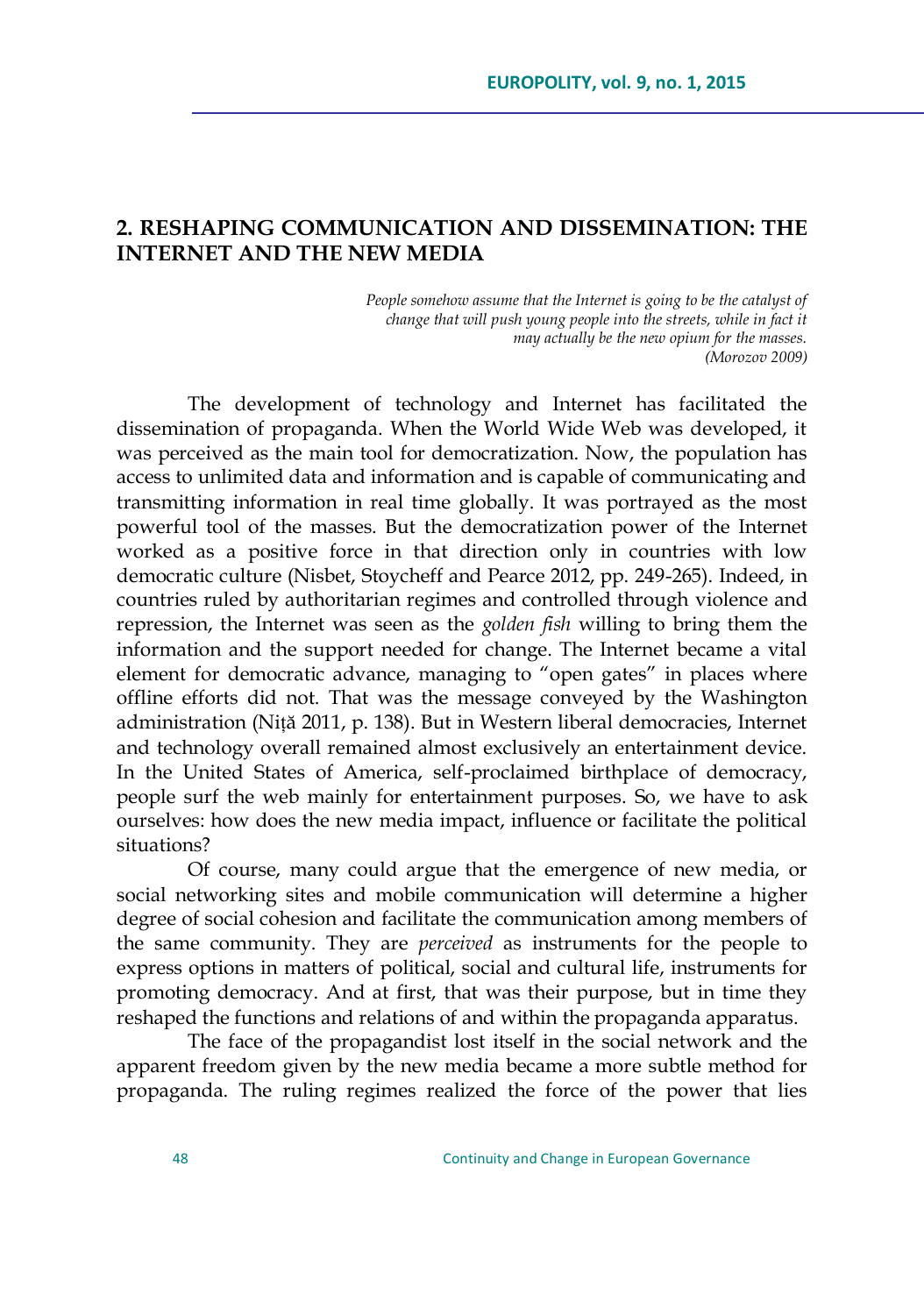behind the social network mechanisms and started using it in their advantage. Similar to espionage movies, opinion formatives infiltrated in online social groups and launched small ideas, that similar to a snowball on a slippery slope only grew bigger and gained support. The information received by the primary user was later echoed (Katz and Lazarsfeld 1955, p. 309) to social groups (family and friends) and from rumours and transformed itself in facts, opinions and attitudes on a collective level. The options offered by social networking platforms of sharing, liking, commenting and gaining popularity on the newsfeed are used as modern psy-ops instruments. By creating multiple accounts that sustain a certain point of view/policy, a community large enough to be taken into account is created. Through systematic actions it can induce a new system of values, beliefs, emotions, reasoning or reinforce attitudes favourable to the regime.

The main problem in perception management and detecting this kind of propaganda is that it enters the "safe space" and social sites like Facebook and Twitter which are not perceived as governmental instruments for creating opinions, and that reflects in the attitude of the population towards the information gathered from there. As an "insider", propaganda disseminated in this way is harder to detect. And to that, agnotology adds up. The concept, coined by Robert Proctor (Proctor and Schiebinger 2008, pp. 3-37), refers to the cultural emergence of ignorance, especially in what regards publishing inexact results of scientific studies meant for distorting reality and creating false opinions. In other words, agnotology becomes an active construct within which governmental institutions organize doubt, uncertainty and misinformation in accordance with a plan and with the purpose of controlling the population by intentionally maintaining a level of ignorance1. And that reaches peak in countries partly democratic where the illusion of the freedom of the press becomes for the majority of the population a reality, and the distinction between what is propaganda and what is objective is a fine line.

 $\overline{a}$ 

<sup>&</sup>lt;sup>1</sup> Proctor and Schiebinger (2008) identify several types of ignorance: as a native state, implied by the naivety of the youth or by the disadvantages of a poor education, as a lost territory, referring to the fact that, as knowledge, ignorance has a political geography, as a virtue, becoming resistant to knowledge and what seems to be the most interesting, as a deliberative strategic plot. In this case, the focus is directed to doubt and uncertainty, as if something is produced and manipulated in accordance with a set of procedures and mechanisms.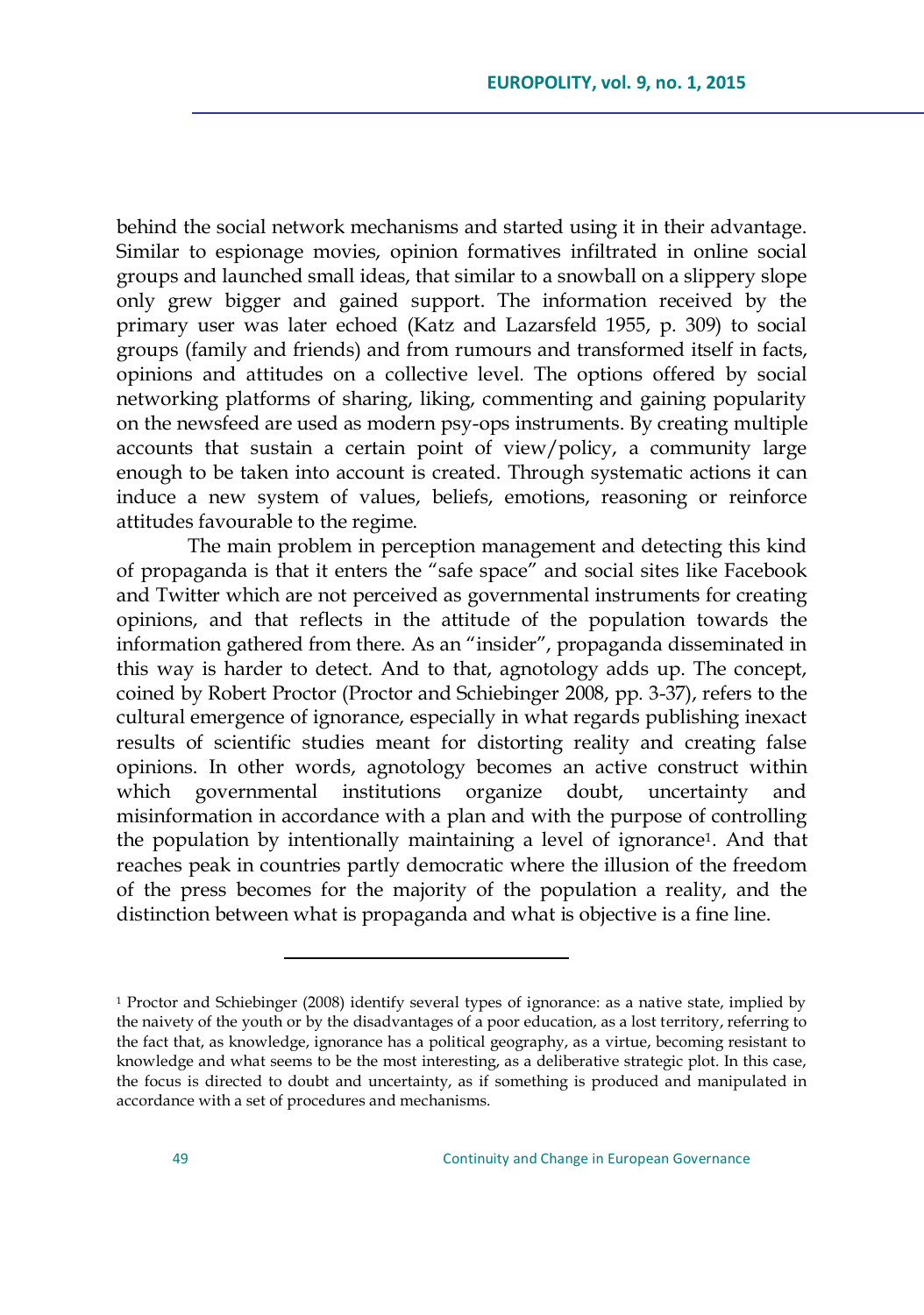The debate over the democratization power of the Internet has its answers in this form of state organizations. Democracies and strong authoritarian regimes both become irrelevant in the discussion, due to the fact that either there is no need for democratization, or no access to Internet. So what are the factors that incline the balance in favour or propaganda to the detriment of democracy and how is the new media used in this scenario?

### **3. THE POLICY OF MATRYOSHKA**

The paper focuses on addressing the problem from the perspective of the Russian Federation, placed somehow in between Western liberal democracies and pure authoritarian regimes. In order to discuss the way propaganda works within the Kremlin administration, we have to analyze the Russian political decision-making mechanism. The Russian Federation is currently ruled by Vladimir Putin. In *Who Makes Foreign Policy and How,*  Margaret and Charles Hermann (1989, pp. 361-87) identified three types of decisional entities within which the decision-making process, influence and power factors manifest differently. According the Hermann's taxonomy, in how it regards the Russian Federation, it can be classified as singular group. In this situation, the decisional power belongs exclusively to the dominant group which shares the same political option. The most important element becomes the rapidity with which the group reaches consensus. But for the Russian Federation, the singular opinion is predetermined by historical and doctrinaire factors. An important aspect for analysis, in matters of Russian propaganda towards the Ukrainian regime, derives from the Russian architectural system of values. The Russian people are driven by nationalist impulses and by the desire to regain power in the international system. The entire foreign policy revolves around the idea of reconstructing Imperial Russia (Anglițoiu 2007). And in the last decade the foreign policy of Russia was Vladimir Putin, a pragmatic leader through excellence. The foreign policy decisions of the Russian Federation were, in the majority of the cases, surprising.

Among the firsts and the most important papers that approached the issue of Russian cognitive patterns in matters of foreign policy was *The Operational Code of the Politburo*, written by Nathan Leites (1951, pp. 11-15). Although Leites did not study Vladimir Putin in his paper but the political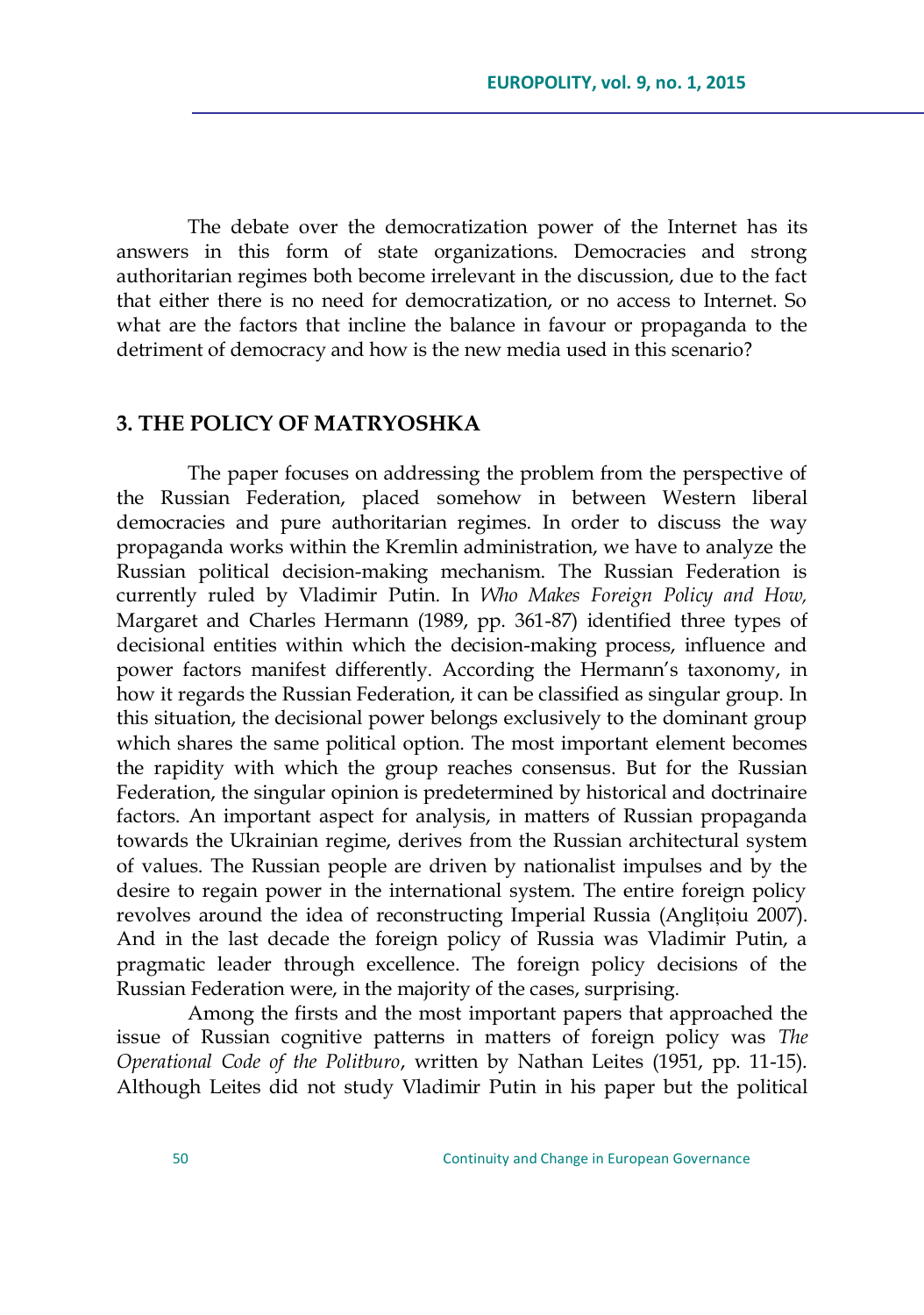setting at the time, his work is relevant for the current analysis considering the Russian political leader is not an isolated phenomenon, but rather a product of the Russian environment. The Russian instincts and Putin's political convictions were shaped by massive transformations of the Russian society, power, lessons learned and own cognitive biases (Lo 2003, pp. 25-27).

Driven by a strong patriotic feeling, Putin considers the fall of the USSR the "biggest geopolitical tragedy of the 20<sup>th</sup> century" (Galleotti and Bowen 2014). Although aware of the inability to rebuild the empire, Putin's foreign policy constantly sought to consolidate the Russian Federation as a regional hegemon. Based on a pragmatic and rational approach, where the costs always had to be lower than the potential advantages, Putin did not eliminate cooperation of the list. On the contrary, in matters that served his national interest, cooperation, negotiation and mediation were the main instruments for attaining geopolitical goals. But beyond pragmatism, rational calculus and patterns of decision-making lies the problem of Ukraine. For Russians, Ukraine is no longer a matter of territorial gains or of strategic geopolitical advantages, but it is a matter of *nationality and identity.*

The Ukraine conflict started in November 2013, as a consequence of the acceptance of the Ukrainian Government to sign the agreement with the European Union, which implied a certain degree of adherence to European values and principles, hence social inclusion in the largest possible way. The crisis escalated quickly and the pro-Russian population in Crimea voted "yes" in a referendum asking whether Crimea should be annexed to the Russian Federation or not. Russian leaders acted accordingly and the Western Liberal Democracies accused them of infringing international law and national sovereignty. The complexity of the discussion relies on understanding the differences between Ukraine's cultural and historical divisions, and can consist in an explanatory basis for the internal conflict within Ukraine between pro-Russians and pro-Europeans. The division has translated into a general truth and seldom appears as something too obvious to be questioned or explained. Ukraine's internal division is not due to ethnical conflicts or regional issues, but to a more complicated aspect to resolve; value-based attitude and national identity. For a better understanding of why Ukraine is so important for the Russian Federation and why the problem is no longer territorial but rather in identity, we must look back at the history of Ukraine.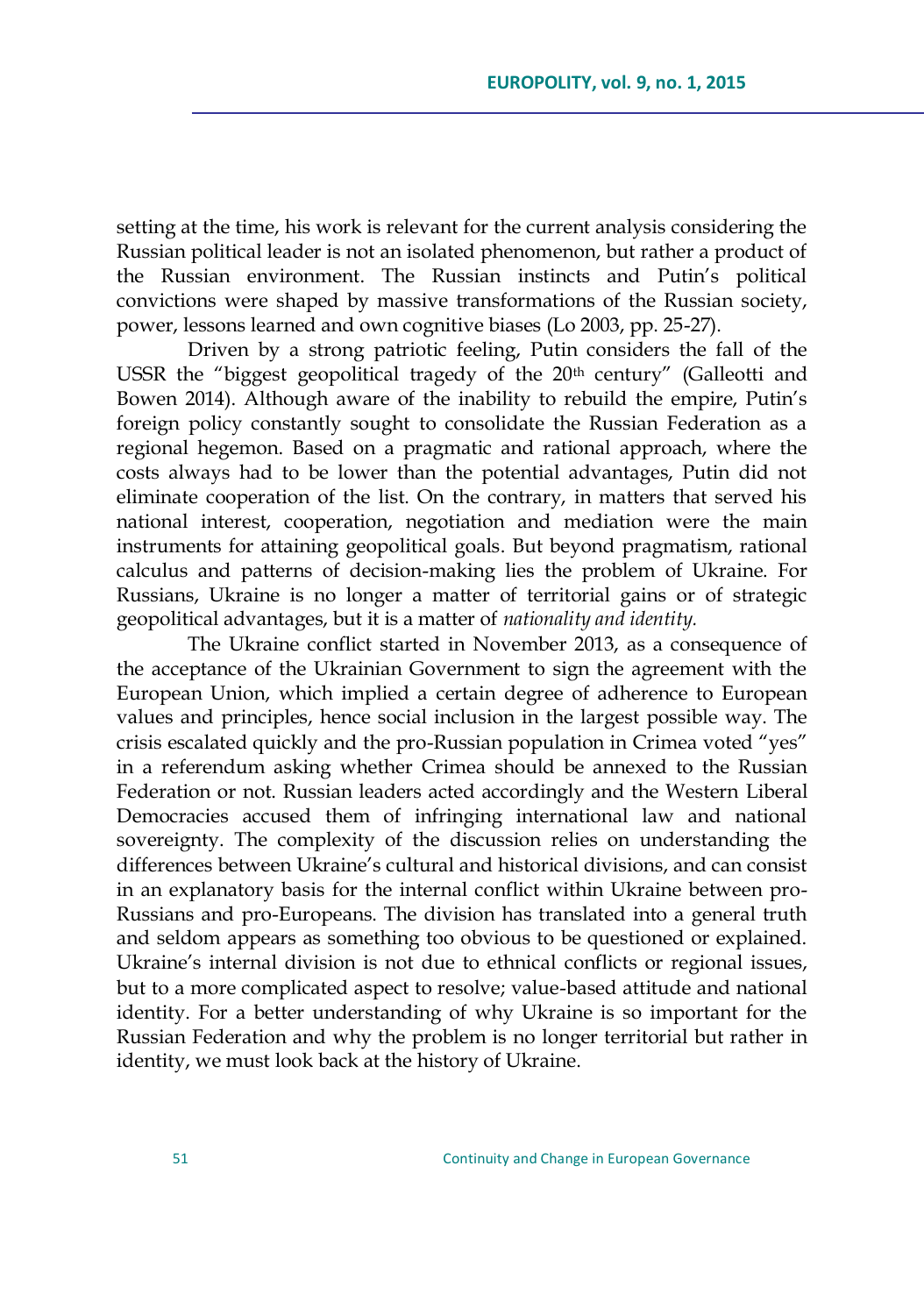The historical cultural ties between Ukraine and the Russian Federation could offer an explanatory basis for the power and upheaval of today's conflicts, illustrating how they shaped mentalities and identity reasoning from centuries of shifting control of European powers. The conflicts most difficult to manage are the ones that invoke identity and cultural arguments, as they are motivated by intrinsic values of the society and cannot be rationally justified. In matters of Ukraine and territorial disputes of the last centuries, the allegiance for the Russian domination impacted and divided the society in the broadest sense possible influencing collective perception. The contradictions within the society between those who perceive the Imperial or Soviet Russian rule more sympathetically and those who see it as a tragedy are the premises for the current conflict in the region (Conant 2014).

The West, although controlled by Poland during the 18<sup>th</sup> century, shares many religious and linguistic influences with the centre. It was influenced by Polish culture, the core values being pertained to the ones of the Roman Catholicism. After Poland was dissolved, the territory entered the rule of the Austrian Empire (19th century), thus strengthening the connections with Europe. Although monarchic, the Habsburg Empire offered political freedom and enabled the implementation of modern practices that were only substantiating the ties with the European territory (serfs were freed, right to elect the monarchy's constituent assembly, some of the elected deputies were former serfs, the right to develop associations of any kind, including political parties, minority languages were recognized in education, administration and justice (Szporluk 2009, pp. 3-7)) and laying the basis for future democratic ambitions.

The centre (including Kiev) was mostly influenced by eastern Slavs (early Slavic alphabet), and the region was briefly under the rule of Poland and Lithuania. At the end of the 18<sup>th</sup> century, the centre was taken by Russian Empire.

During the 19<sup>th</sup> century, the south-east region of Ukraine became a shared social and cultural space (Riabchuk 2009, p. 9), sharing few aspects of cultural and religious life with the Western part of the country. The industrial development and the high degree of urbanization attracted Russians, whose domination controlled the "openness" to European culture, limiting the framework for modern political ideas or creating Western democratic institutions (e.g. representative government, independent judiciary, freedom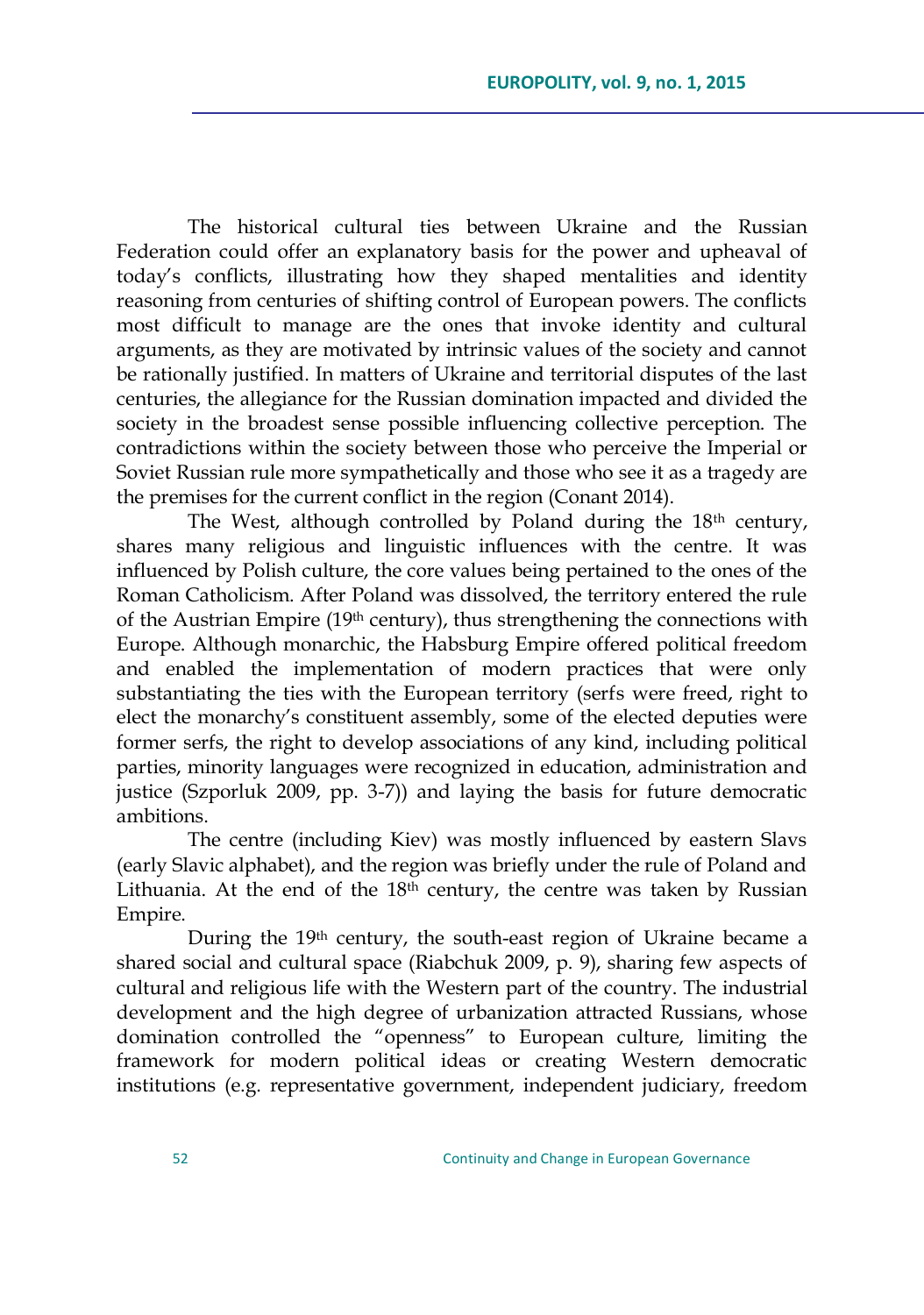of the press) (Riabchuk 2009, p. 9). Each effort for a Western evolution was limited or eliminated. "All seemed to conspire to bring about the integration of the Ukrainian elite and its culture into that of the empire, leading, in fact, to russification, since Russian political culture has achieved dominance and monopoly in the empire" (Raeff 1992, p. 78). The values entrenched in the 19thcentury were retained centuries later and became civilizational identity patterns, within which the Ukrainian society (mostly the eastern region) developed.

Every state form of organization with its implicit characteristic aspects is designed, influenced and created by two interdependent forces: culture and politics. Cultural innovations were translated into reorganizing of social space and reshaping relations within the society. The state architectural sociology connects an ideology with its inherent values. Different ideologies infuse within the society a different set of values; hence the historical differences between the Western and the Eastern regions of Ukraine created distinct patterns of reacting to societal changes and political ruling. Living different histories, Ukraine formed two national consciousness (defined in terms of knowledge, faith, arts, ethics, rule of law, customs), both poorly connected.

The perception of Ukraine and Russia as parts of the same nation was not a unilateral belief. Russian perception of national identity and fundamental values was greatly shaped in the 19th century before Ukraine became a modern nation. The historians of the 19<sup>th</sup> century created the Russian model of a nation, leading from the premise Ukraine is an integrated part of the Russian society. Furthermore, Kiev was considered to be the cradle of the Russian civilizations. Having this idea powerfully implanted in the collective perception, for the Russian population annexing Crimea is just a mean for repairing a historical wrong. For many Russians, it is quite difficult to distance their own history from Ukraine's and acknowledge the autonomy and independence of Ukraine as a state entity. Furthermore, the Ukrainian problem is perceived as a conflict clustered by the West and directed against the constitutional norms and the wish of the Ukrainians. Putin denies the accusations of the United States regarding the deployment of military forces on Ukrainian soil and proposes a diplomatic solution. Although his cognitive and behavioural pattern do not imply the use of force as a mean of crisis management, Putin's declaration stated that Russia will intervene, if necessary, on legitimate grounds in Ukraine.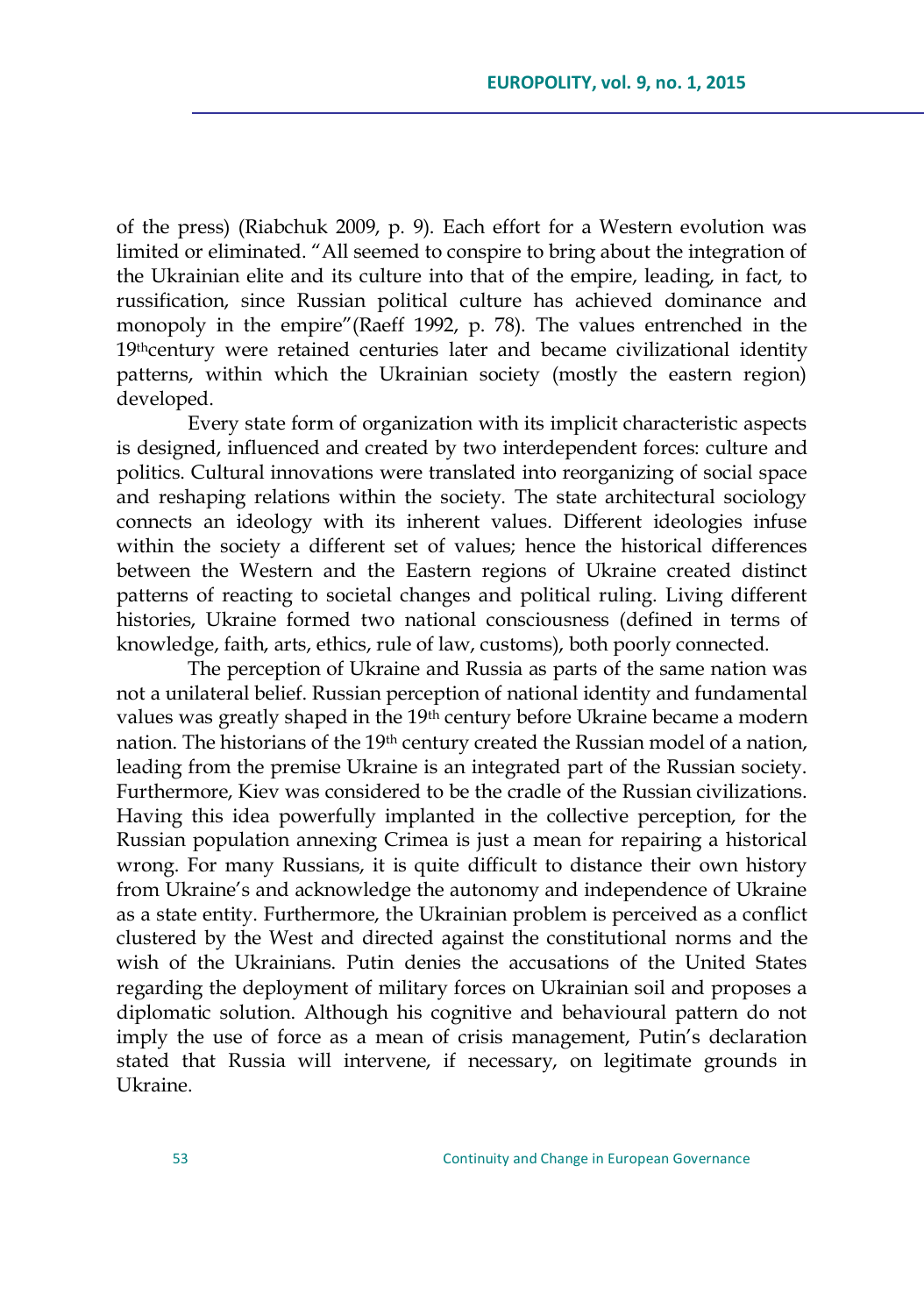The cultural and historical ties Russia has with the Ukrainian territory outline a new perspective regarding power structures and regional interactions. One of the main characteristics of the current security environment is the arrangement of the states in a network. The ongoing events and the emergence of areas of conflict emphasize the need of a good positioning within the international network. Each state seeks to consolidate its position, strengthen its ties and connections and become an important node in the system that generates strategic competitive advantages (remain independent, but generate dependence to others). Taking into account the common cultural background of Eastern Ukraine and the Russian Federation (interpreted as a cohesion force) and precedents such as Kosovo (where the claims of independence were driven by different systems of values, and legitimated by the international organizations on the basis of the right of each nation to identity), the Kremlin's main objective became consolidating its position by uniting the Russian territories, regardless of their geographical position. Kiev, perceived as the cradle of the Russian civilization, its *Mittelpunkt*, from where the development of the inchoate modern state, became a priority. And in an effort to legitimize any action oriented towards eastern Ukraine, the Kremlin appealed to propaganda and other influential instruments.

# **4. WEAPONS OF MASS DECEPTION**

The Russian Federation has directed its efforts of persuasion and influence in three different directions: first of all, internally, to obtain legitimate support for foreign political actions from the governed population; in Ukraine, to maintain the spirit of the pro-Russian protesters; and within the European Union, to gain their trust and avoid a military intervention. Considering the historical and cultural background, even though we have in mind three different geographical spaces, all targets of the Russian propaganda machine, there are only two types of messages conveyed. In matters of internal and Ukrainian propaganda, the psychological warfare taken has as main purpose maintaining the perception existent within the society and adding a higher degree of consistency, pertained to the foreign policy adopted. When talking about the European space, the propaganda shifts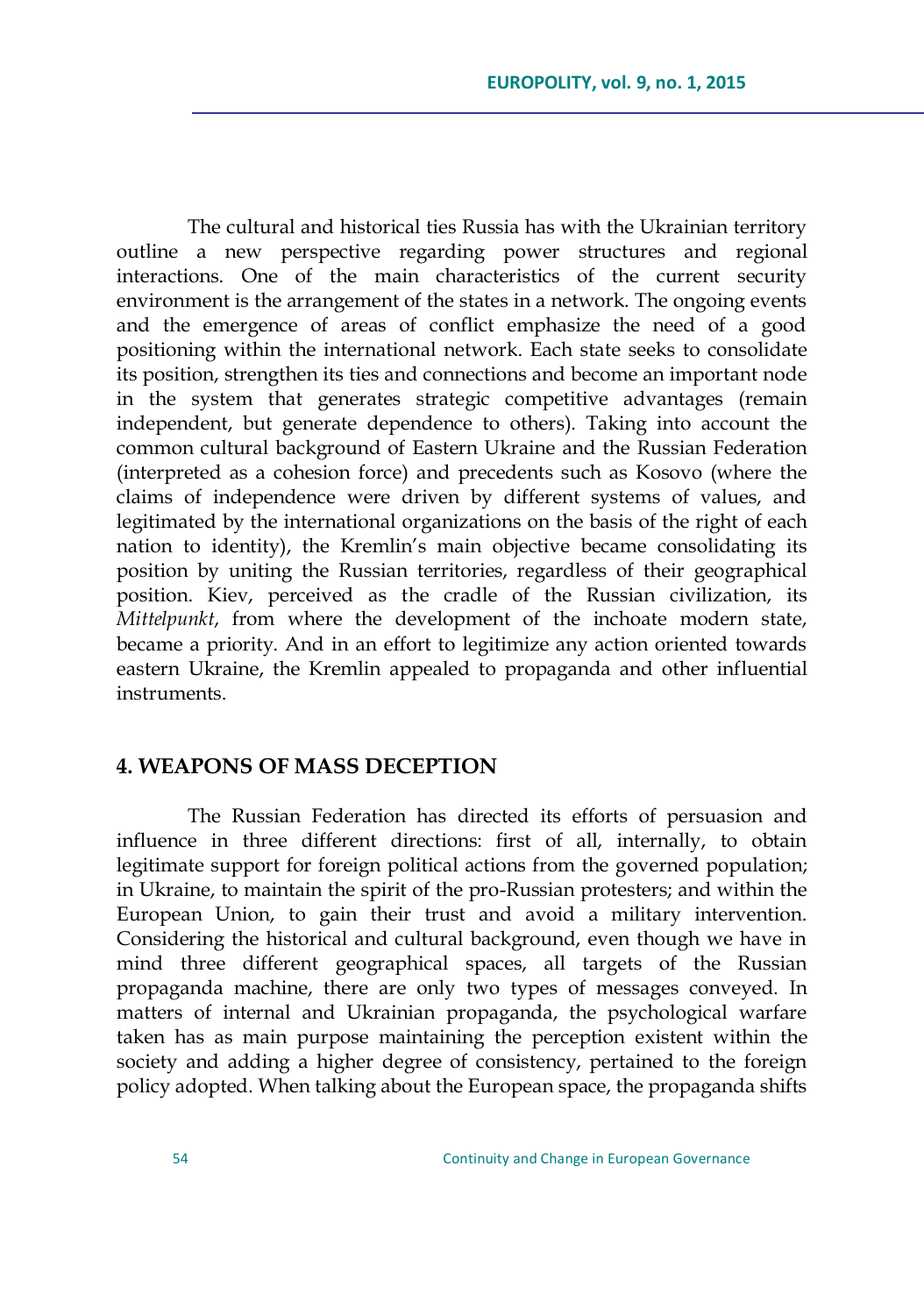from maintaining the idea to creating the idea. Vladimir Putin seeks to obtain if not the support, at least the trust of the European leaders and avoid a military confrontation. This is realized in a rather formal and institutionalized environment, through official declarations, interviews and negotiations within international organizations.

Focusing on internal propaganda, the three piers on which the propaganda machine relies upon comply with the three fundamental elements of a persuasive action identified by Aristotle – *ethos, logos* and *pathos* - the tryptic status, logic, emotions (*apud* Kapferer 2002, p. 22).

In matters of *ethos/status***,** Vladimir Putin appealed to its presidential authority and as the first step of a highly complex process, he decided reducing the power of the free press. The independent media trusts directors/editors were gradually eliminated and replaced with people of the regime, who had the possibility to convey the message accordingly to the ruler's interests. In December 2013, Vladimir Putin ordered the restructuring of the state owned (and yet, historically independent) RIA Novosti, known for delivering unbiased news and producing balanced coverage (Sandford 2013). Pursuant to a merge with Russia Today (reorganized as International News Agency Russia Today, under the reason it will make more rational use of public money), Dmitry Kiselyov became chief editor, a TV presenter known for being disinclined to US policies (Hyll, 2015)1. Dozhd (Rain), Russia's independent TV channel was eliminated<sup>2</sup> before the Olympic Games and the radio station Ekho Moskvy had its long-serving editor Alexei Venediktov and director Yuri Fedutinov replaced by an editor from state media, without being offered any justification of the decision<sup>3</sup>. The director of the independent news

 $\overline{a}$ 

<sup>&</sup>lt;sup>1</sup>A sharp critic of Euromaidan, he started a propaganda campaign demonizing the pro-European protesters in Ukraine, labelling them as fascists and neo-Nazis who are trying to grab power in Kiev and condemning the support offered to them by Western liberal democracies (especially US). He declared on national television the Russian Federation can turn US into radioactive ashes. His belligerent rhetoric became the object of European sanctions (Frum 2014).

<sup>2</sup> First aired in 2010, Dozhd knew a constant growth in audience. However, after approaching sensitive subjects, Dozhd was excluded from all cable and satellite services and became the target of economic inspectors, the owner of the building refused to extend the lease, forced to close down (\*\*\*, Rise and fall of Dozhd, 2015).

<sup>3</sup> In October 2014, EkhoMoskvy received an official warning regarding the Ukraine-related program aired and was requested by Roskomandzor to eliminate the information justifying war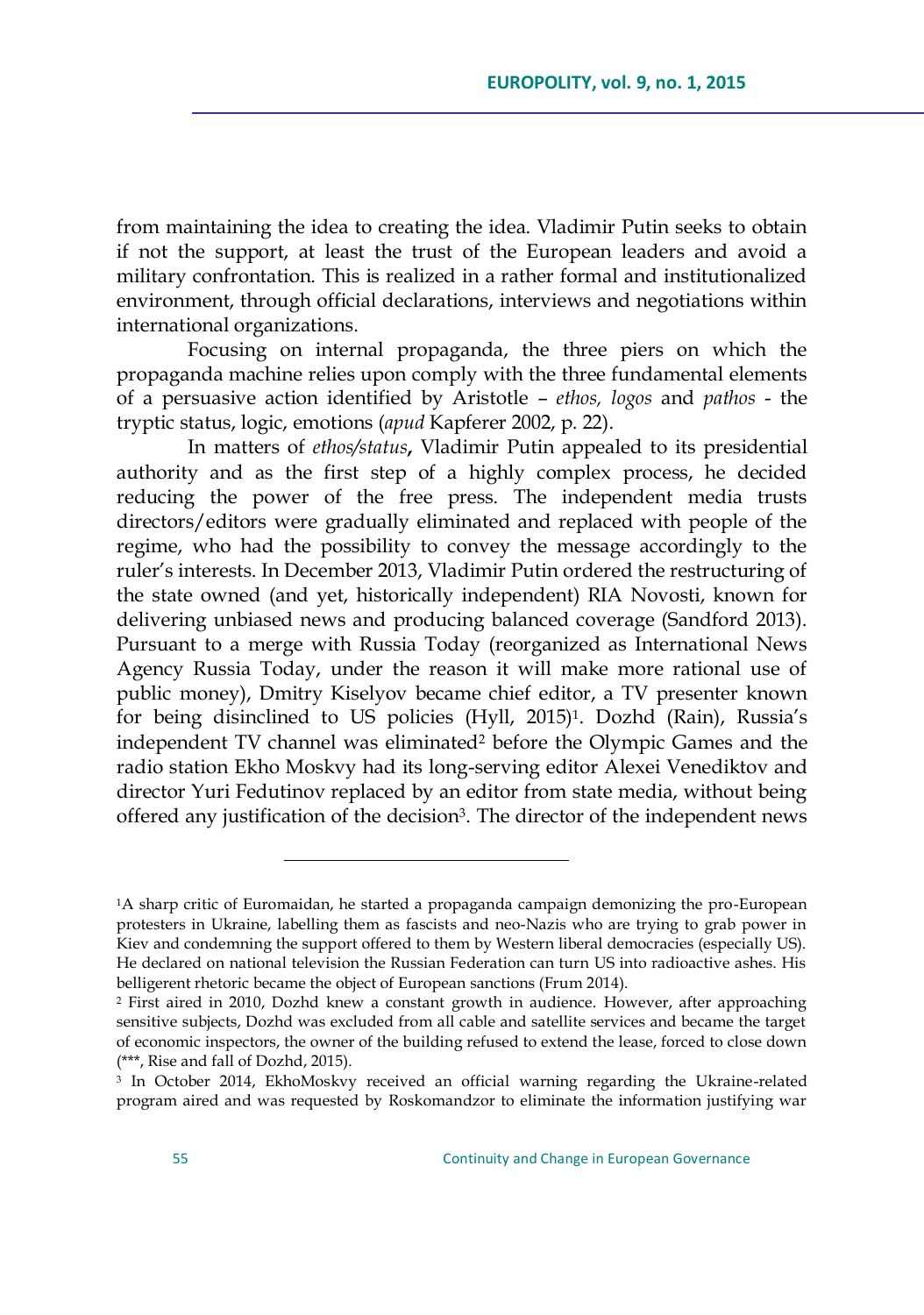site Lenta.ru, Galina Timchenko, was replaced by Aleksei Goreslavsky, a pro-Kremlin editor.

The impact of the media on the population is significantly, considering that 98% of the households have access to television (2002 est.) and almost 76 million Russians have Internet access (2013 est.) (Nationmaster). Exposing the people to the same message coming from different sources of information can create a powerful informational space within which a contradictory data can hardly enter. Putin put Roskomnadzor (the Federal Service for Supervision of Communications, Information Technology and Mass Media) in motion and set the criteria for awarding warnings really low. According to the Russian legal framework, if a media-based company receives more than 2 warning in a year, it is forced to shut down. By doing so, Putin placed the Russian Federation in a rather dictatorial scenario and gained almost absolute control on the informational flow: WHO & WHAT. And once perception and expectancies are formed on a collective level, they are harder to eliminate and correct. Talking about mind-sets, Richard Heuer (1999, p. 10) stated that they "tend to be quick to form, but resistant to change". In other words, it is easier to form a new opinion than to change an existing one. Putin's efforts in gaining legitimacy and support focused only on consolidating an already subjective perception of Ukraine as being a part of modern Russia. The information he conveyed through specific means and instruments translated itself into added value and was assimilated to existing images, adding brick after brick to the one-nation cultural foundation.

In matters of social media and new media, censorship, even in the form of limiting the access to information, is not a viable scenario. Hence, Putin appealed to the oldest techniques in the books, an inside job. Google counts more than 1.4 million media entries under "Putin attacks Ukraine" and in order to change that perception, the Russian leader must counteract and respond similarly. Thus, he built himself an army fighting online. An article on Buzzfeed (Seddon, 2014), quoted in Forbes' article *Putin"s new weapon in the Ukraine propaganda war: Internet trolls* (Gregory 2014), identifies the number of

 $\overline{a}$ 

crimes. Alexei Venediktov, editor in chief at the time, rejected the claim (\*\*\*, EkhoMoskvy warned by Russia media watchdog, 2014).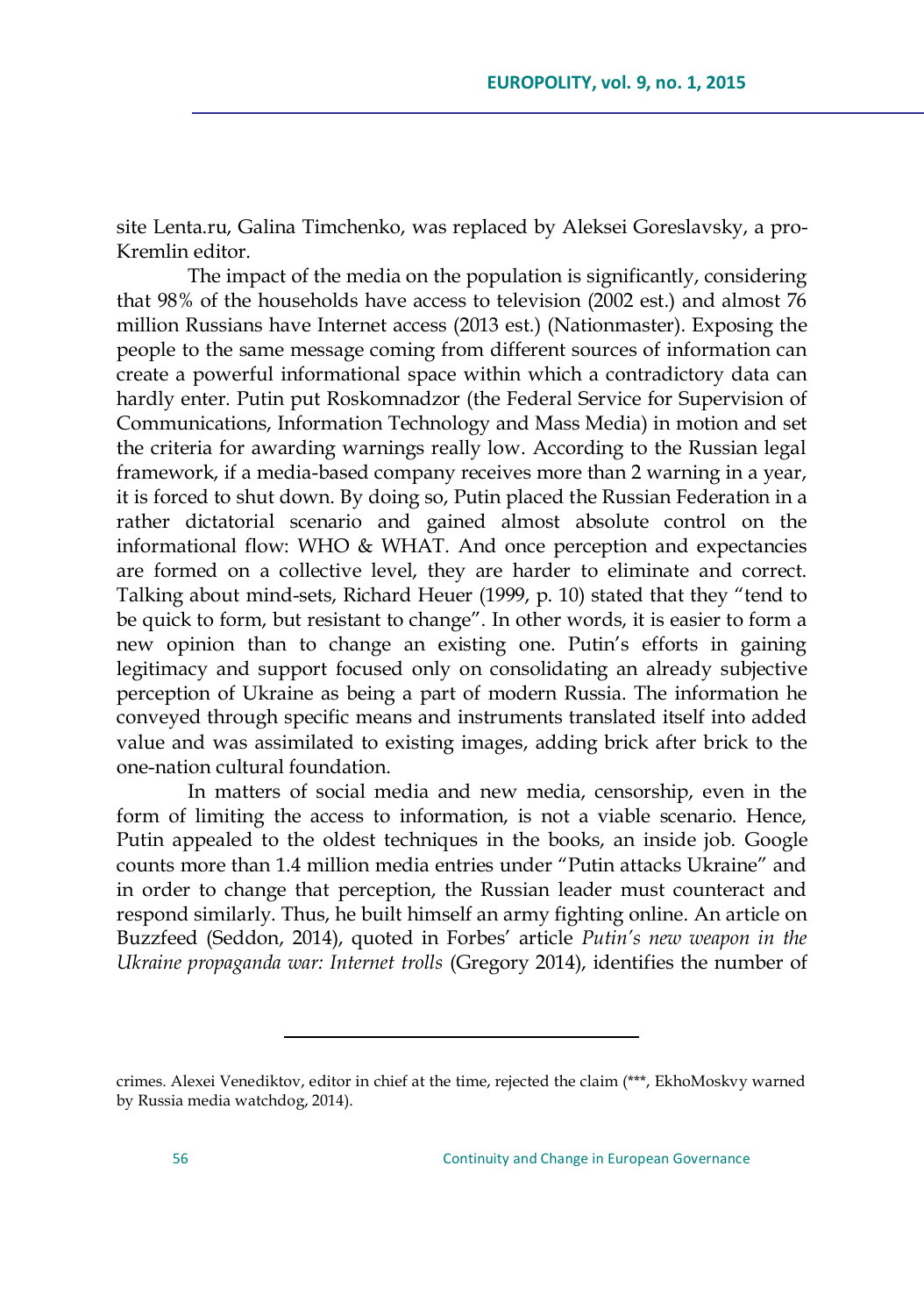online interventions planned daily per individual – post 50 articles, maintain six Facebook accounts and ten Twitter accounts, with 50 tweets.

In terms of *pathos/emotions*, the Kremlin appeals to historic, doctrinaire and cultural ties with Ukraine, exploits the Western articles according to which Ukraine is divided between Russians and Ukrainians and emphasizes the discrepancies existent within the society, from a political, spiritual and cultural point of view. The MIMETIC (Military Industrial Media Entertainment NETwork) war as it is called by Der Derian (2002), as a form of asymmetrical conflict, supplies a "black and white narrative of villains and heroes", pleading for a victory by the forces of virtue. The disseminated information in social online spaces clearly differentiates Vladimir Putin as being the hero in the story. The psy-ops/propaganda transformed itself in the military equivalent of marketing or advertising campaigns, appealing to emotions and arousing them in the intense, but shallow way that sports do (Carruthers 2005, p. 236). The defining elements of the Russian population can be identified as triggering factors in creating attitudes towards the Ukrainian conflict: nationalism, patriotism, and religion. One of the most brutal photos identified on Facebook related to the ongoing Ukrainian conflict and used as propagandistic instruments is one belonging to the Facebook account "The Russian Federation‖, which illustrates Vladimir Putin and Barrack Obama in an arm wrestling fight. It is not difficult to identify which is the hero and which is the villain, considering Vladimir Putin is wearing a white cape and has a halo, while Obama spits fire and has a devilish red colour and horns. Between them, as a stake, lies a church. The symbols of Christianity and arguments of patriotism were invoked as legitimacy elements for reunification demands. On the 18thof March 2015, tens of thousands of people gathered in the Red Square to mark one year from the annexation of Crimea. The political leader of the Russians held a speech that encompasses the *pathos* used in the mediated campaigns. Thus, the people of Crimea and Sevastopol *returned to their native shores,* after an annexation that has not been done for strategic reasons, but about the fate of *millions of Russians, millions of compatriots and the historic cradle of (the Russian) spirituality and statehood*(Oliphant andParfit2015). During one of Putin's speeches (18<sup>th</sup> March 2014) held after the results of the Crimea referendum, the political leader used the term *ruski* (defining ethnicity) instead of *rosiski* (which defines citizenship), announcing the ideological unification of Russian ethnics, regardless of the borders of the Russian Federation.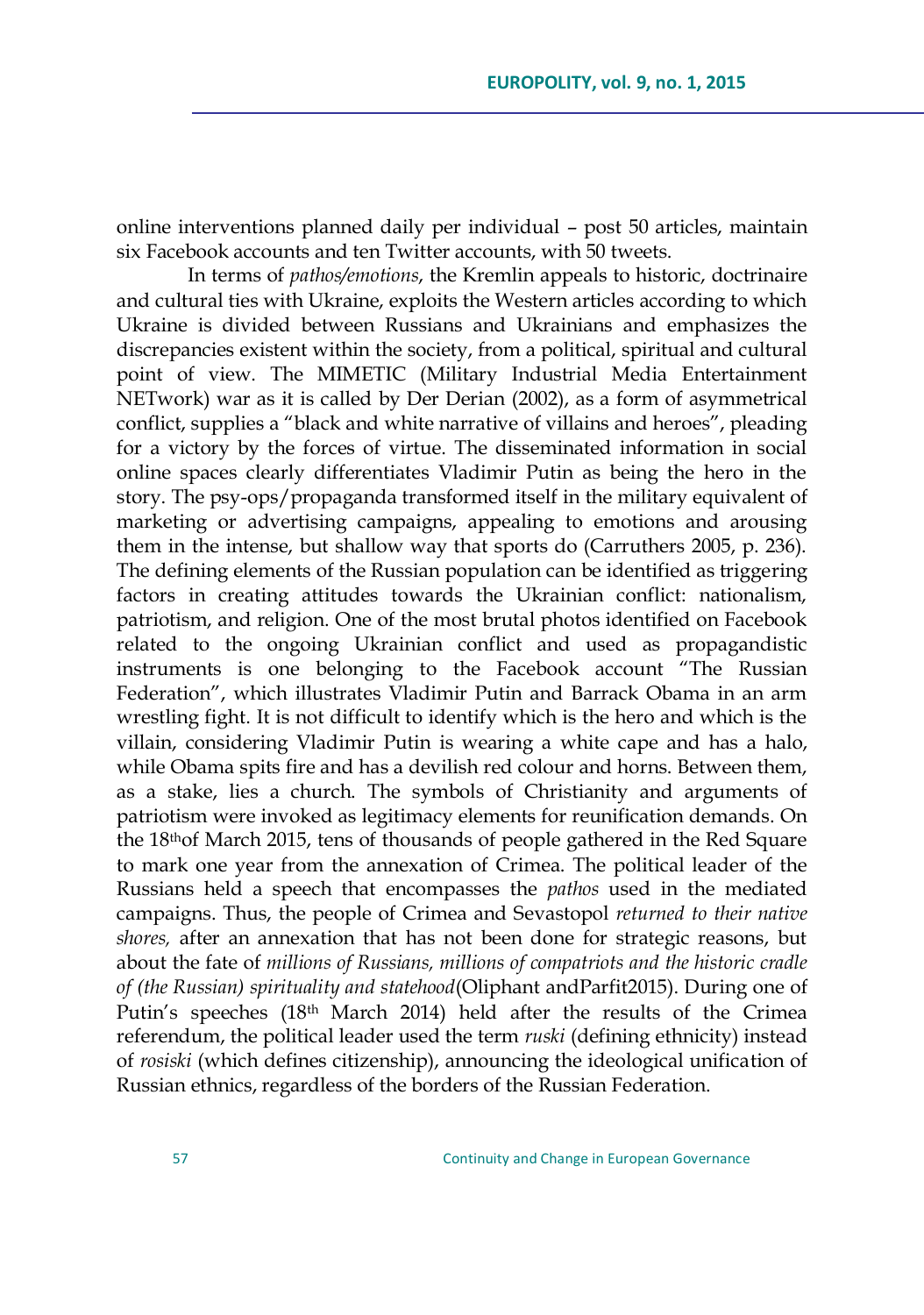When it comes to *logos/logic*, the persuasive technique appeals to facts and statistics, makes logical analogies so as to prove the momentum gained and the impact it has. The reasoning made is not exclusively based on logic, but appeals to emotions and historical ties to add relevance for the masses. The main arguments for why Russia needs to annex Crimea derive from real historical facts. The end of the Cold War created a unipolar international system in which the power holder was the United States. From a realistic perspective of zero-sum game, the Washington administration would implement any policy needed in matters of both internal and foreign affairs in order to maintain its position of power and to assure itself that the Russian Federation (a historic enemy) will not become a threat to its security. So, the options the Washington administration had at the time were either to assimilate Russia into the Western system or to decrease its power by ―conquering‖ the states located in Russia's sphere of influence. NATO was an international organization founded in 1949 as collective defence mechanisms in response to an attack by any external party. With the end of the Cold War and with the disintegration of USSR, the external threat disappeared, and so NATO become irrelevant pertained to its initial purpose. Taking this into account, Russia perceived the NATO and EU expansions (12, respectively 16 members, of which former USSR republics) as an aggression. The perception of threat obtained a high degree of intensity within the Russian political elite due to the close borders it now had with NATO and EU. Furthermore, the image that prevailed in the Russian society was that Western forces activate intensely in former Soviet republics so as to encourage the administration to oppress their Russian-natives. Perhaps the most conclusive examples offered were Latvia and Estonia, where respectively 12% and 6% of the population is of Russian ethnicity and allegedly do not have their rights respected and cannot vote in national elections, enrol in Russian schools, or access Russian media.

In defining "security", Arnold Wolfers perspective lays the premises for explaining state's behaviour within the modern international system, introducing the idea of security in a subjective sense (Wolfers 1952, p. 483). In other words, states rather react to perception, not necessarily reality. Political powers do not trust their political decisions exclusively on the realities of the international system, but that dispose of measures in order to respond to perceived threats. And what propaganda does is influence the collective perception of threat, thus legitimating political decisions in matters of both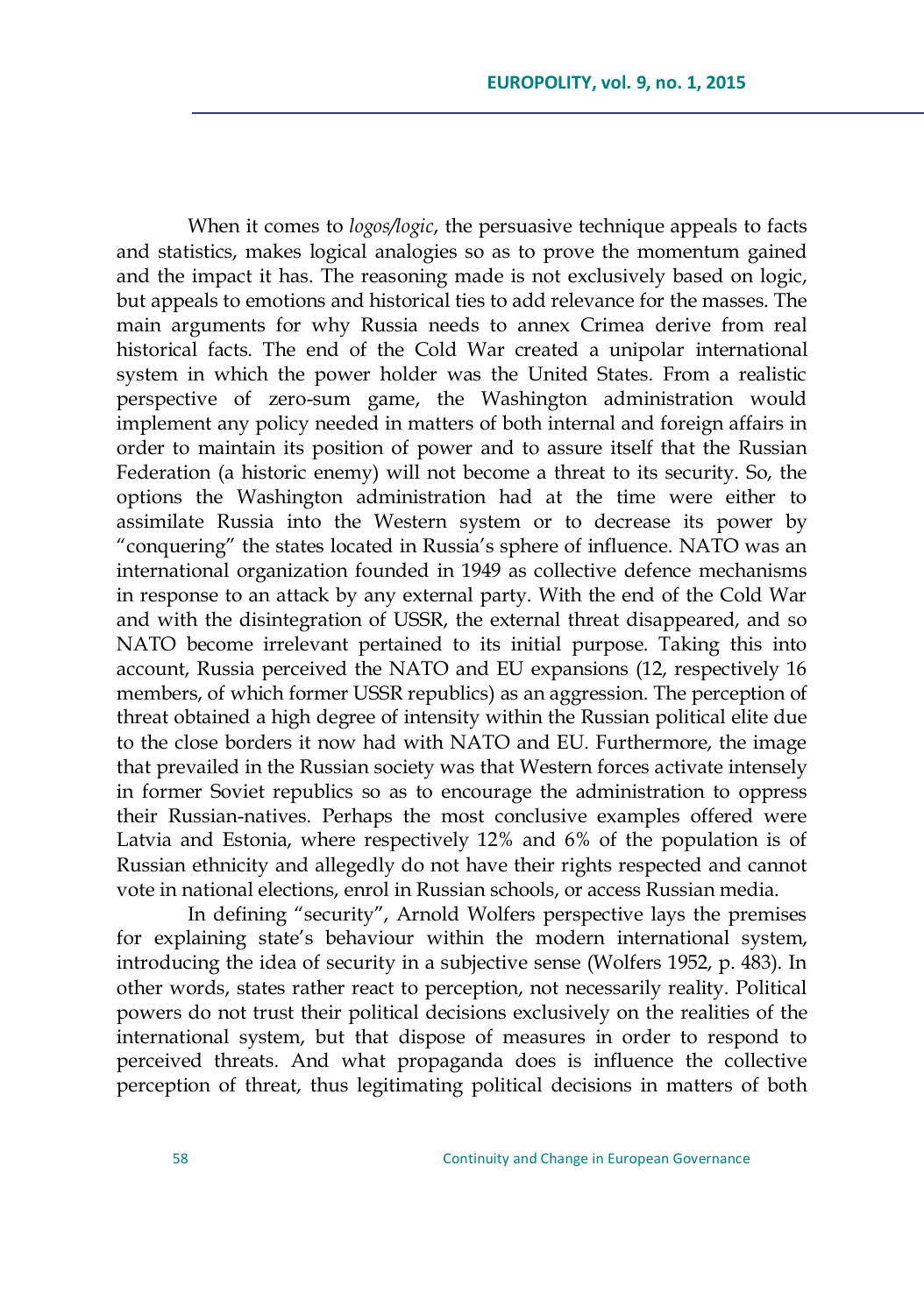internal and foreign affairs. The Russian propaganda system seeks to enable the catalysts within the Russian and East-Ukrainian society that shape public opinions and gain enough popular support to attain its objectives. Societies aim at ensuring security and welfare and once they sense those values to be attacked. They polarize and band against the perceived source of threat in an attempt to maintain the status quo.

The efficiency of the Russian propaganda machine was quantified in a survey conducted by Levada Center, a non-governmental research organization. The survey was carried among 1600 people aged 18+, from over 134 localities (urban and rural) of 46 of the country's regions (Information warfare, 2014). The results were conclusive and proved the efficiency of the Russian administration in polarization. Almost 60% of the population interviewed considers the Russian media offers an objective picture of events in Ukraine and 88% believe USA and western countries are conducting an informational warfare against Russia.

#### **5. CONCLUSIONS**

In the current security environment which gradually transformed itself and shifted its centres of power from traditional military to informational arenas, each state seeks to legitimize its actions, regardless of the regime type. This means that in a certain degree, even the strictest dictatorial regimes aim to gain popularity among its citizens and obtain their support in matters of both internal and external affairs. The backbone of societal decision-making is the information and the way it is perceived at a collective level.

Technology created a space within which the people access information easier, comprehend it, acknowledge it using specific instruments, internalize it and act. The paradox of the current society is that in this manner, technology empowers the population in the same degree it threatens its security. The Internet has become this elusive enemy, a territory which hosts the war for the hearts and minds of the population. And while it unravels as a force of democratization which grants the freedom of the speech to the people, offering them a space to protest; it also provides the decisional body the framework for launching informational warfare in an environment perceived as "safe". The mediated view of the world becomes prominent in the collective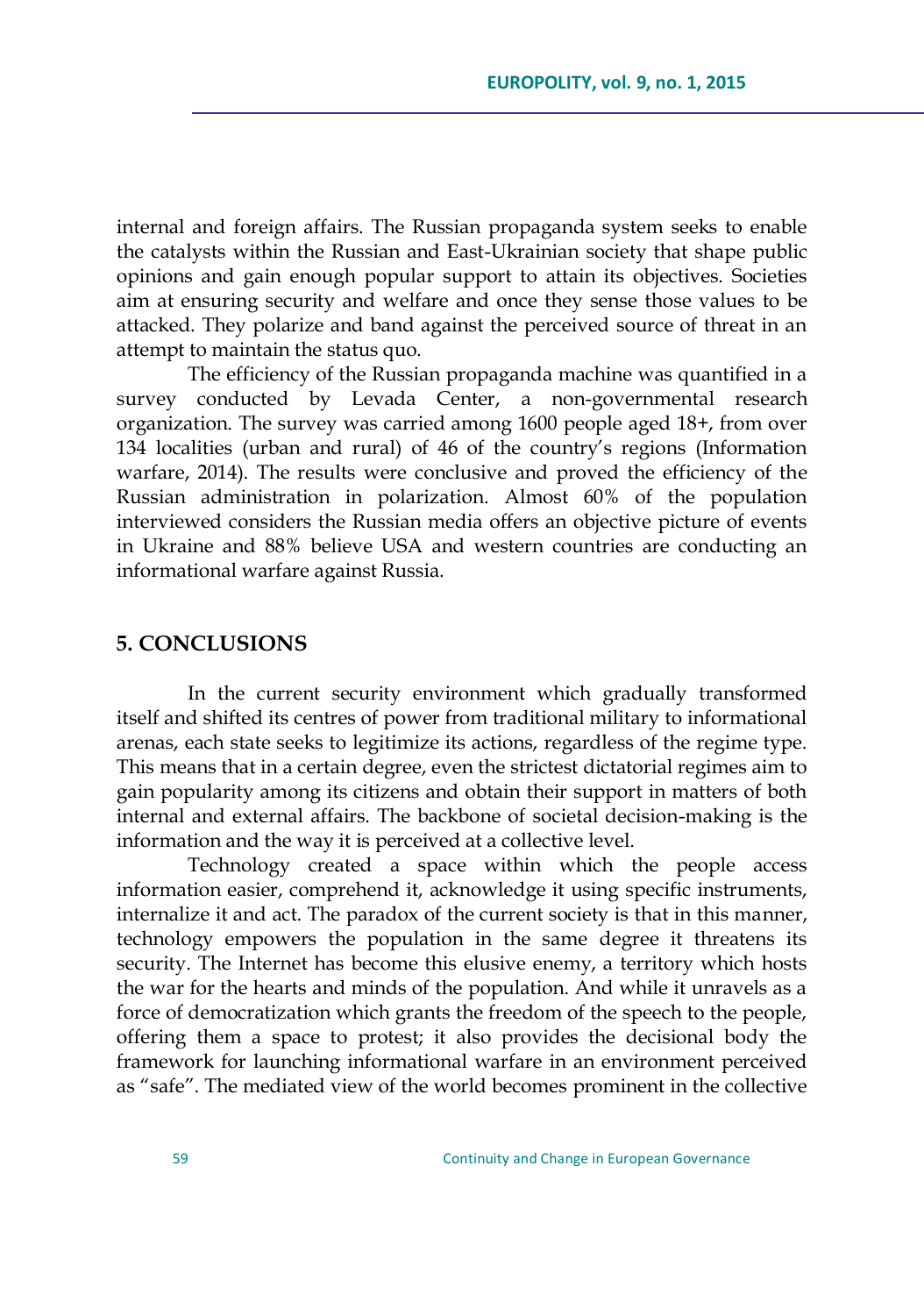perception and shapes beliefs and attitudes. Thus, the power lies in the hand of those who can control the information.

In terms of power obtained through propaganda, the Kremlin administration conveys messages revolving around concepts of historical and cultural identity. These are values that define a nation and in a conflict become non-negotiable, exploiting all the channels available for transmitting the information. And the Internet, a democratic unbreakable space, became an incubator for propaganda in the informational war.

#### **REFERENCES**

#### **Books and articles**

- Anglițoiu, George. 2007. Strategia de securitate energetică a Uniunii Europene. In *Cadran Politic*, online at: <http://www.cadranpolitic.ro/?p=3300> , last accessed 17.02.2015.
- Carruthers, Susan L. 2005. Missing in authenticity? Media war in the digital age, in *War and the Media: Reportage and Propaganda*, I.B. Tauris.
- Conant, Eve. 2014. How History, Geography Help Explain Ukraine's Political Crisis. In *National Geographic*, 31.01.2014, online at http://news.nationalgeographic.com/news/2014/01/140129-protestsukraine-russia-geography-history/ last accessed 25.04.2015.
- Galtung, Johan, and Charles Webel. 2007. *Handbook of Peace and Conflict Studies*, Routledge, Taylor and Francis Group.
- Hentea, Călin. 2008. *Noile haine ale propagandei*, Paralela 45.
- Hermann, Margaret G., and Charles F. Hermann. 1989. Who makes foreign policy decisions and how: an empirical inquiry. In *International Studies Quarterly*, vol. 33, no. 4, 1989.
- Heuer, R. 1999. *Psychology of Intelligence Analysis*, Center for the Study of Intelligence, Central Intelligence Agency.
- Jowett, Garth S., and Victoria O'Donnell. 2012. *Propaganda and Persuasion*. SAGE Publications.
- Kapferer, Jean Noel. 2002. *Ce qui va changer les marques*. Editions d'Organisation, online at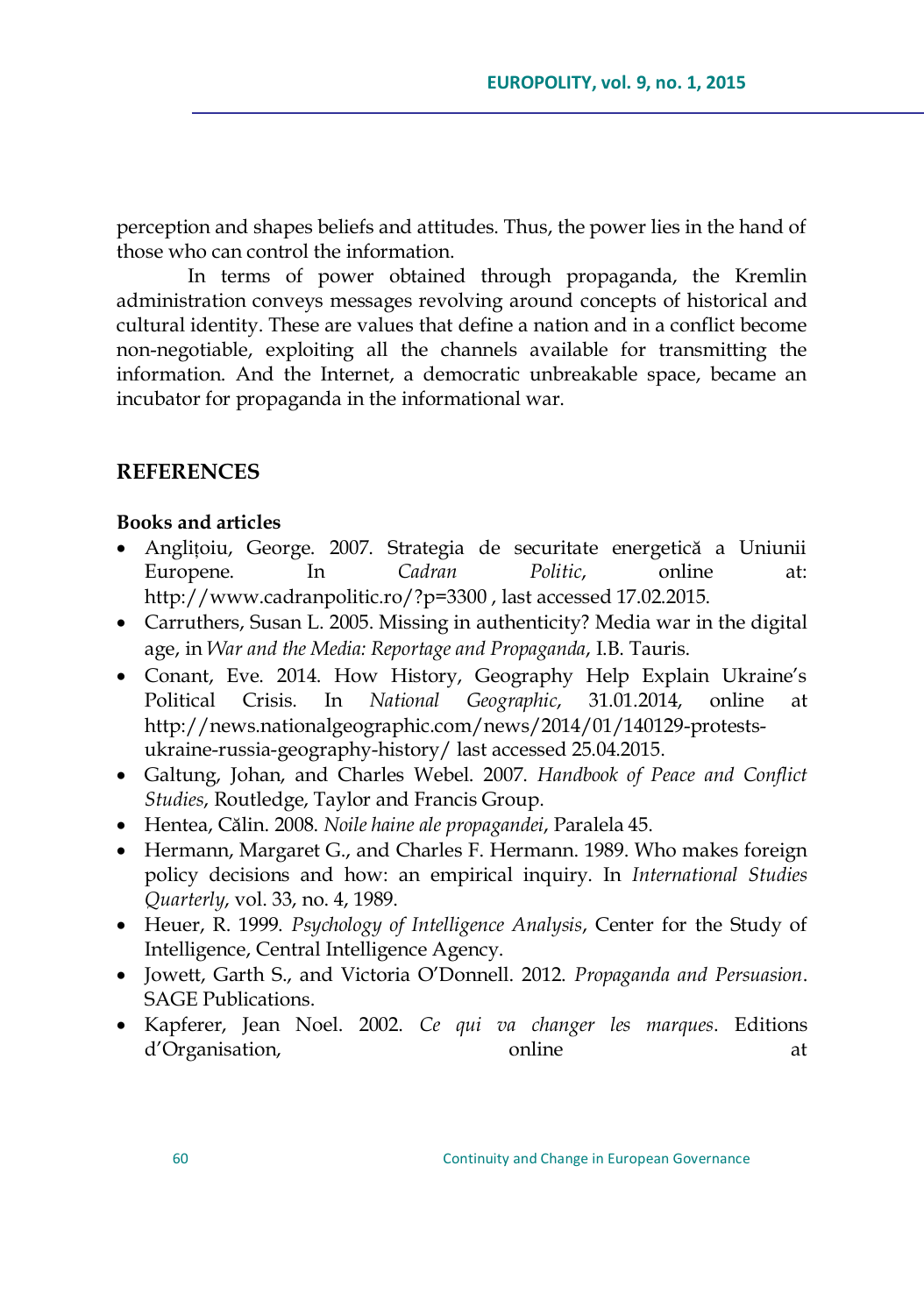http://www.eyrolles.com/Chapitres/9782708133549/chap1\_Kapferer.pdf last accessed 03.06.2015.

- Katz, Elihu, and Paul Felix Lazarsfeld. 1955. Personal influence: the part played by people in the flow of mass communications. New York: The Free Press.
- Leites, Nathan. 1951. *The Operational Code of the Politburo*. NY: McGraw-Hill Book Company, inc.
- Lo, Bobo. 2003. *Vladimir Putin and the evolution of the Russian Foreign Policy*. London: Blackwell Publishing.
- Michels, R. 1915. *Political Parties: A Sociological Study of the Oligarchical Tendencies of Modern Democracy*, NY: The Free Press. online at : [https://www.google.ro/url?sa=t&rct=j&q=&esrc=s&source=web&cd=6&c](https://www.google.ro/url?sa=t&rct=j&q=&esrc=s&source=web&cd=6&cad=rja&uact=8&sqi=2&ved=0CEUQFjAF&url=https%3A%2F%2Fwww.cos.edu%2FFaculty%2FJohnD%2FDocuments%2FPS%2520MICHELS.pdf&ei=erFuVdvFHYeT7AbYkILQAQ&usg=AFQjCNFN2JUNcecKuoRhmmEpV-rwG14Z5w&sig2=gkIphwnCDdLiMgMpsGGryA&bvm=bv.94911696,d.ZGU) [ad=rja&uact=8&sqi=2&ved=0CEUQFjAF&url=https%3A%2F%2Fwww.cos.](https://www.google.ro/url?sa=t&rct=j&q=&esrc=s&source=web&cd=6&cad=rja&uact=8&sqi=2&ved=0CEUQFjAF&url=https%3A%2F%2Fwww.cos.edu%2FFaculty%2FJohnD%2FDocuments%2FPS%2520MICHELS.pdf&ei=erFuVdvFHYeT7AbYkILQAQ&usg=AFQjCNFN2JUNcecKuoRhmmEpV-rwG14Z5w&sig2=gkIphwnCDdLiMgMpsGGryA&bvm=bv.94911696,d.ZGU) [edu%2FFaculty%2FJohnD%2FDocuments%2FPS%2520MICHELS.pdf&ei=e](https://www.google.ro/url?sa=t&rct=j&q=&esrc=s&source=web&cd=6&cad=rja&uact=8&sqi=2&ved=0CEUQFjAF&url=https%3A%2F%2Fwww.cos.edu%2FFaculty%2FJohnD%2FDocuments%2FPS%2520MICHELS.pdf&ei=erFuVdvFHYeT7AbYkILQAQ&usg=AFQjCNFN2JUNcecKuoRhmmEpV-rwG14Z5w&sig2=gkIphwnCDdLiMgMpsGGryA&bvm=bv.94911696,d.ZGU) [rFuVdvFHYeT7AbYkILQAQ&usg=AFQjCNFN2JUNcecKuoRhmmEpV](https://www.google.ro/url?sa=t&rct=j&q=&esrc=s&source=web&cd=6&cad=rja&uact=8&sqi=2&ved=0CEUQFjAF&url=https%3A%2F%2Fwww.cos.edu%2FFaculty%2FJohnD%2FDocuments%2FPS%2520MICHELS.pdf&ei=erFuVdvFHYeT7AbYkILQAQ&usg=AFQjCNFN2JUNcecKuoRhmmEpV-rwG14Z5w&sig2=gkIphwnCDdLiMgMpsGGryA&bvm=bv.94911696,d.ZGU)[rwG14Z5w&sig2=gkIphwnCDdLiMgMpsGGryA&bvm=bv.94911696,d.ZG](https://www.google.ro/url?sa=t&rct=j&q=&esrc=s&source=web&cd=6&cad=rja&uact=8&sqi=2&ved=0CEUQFjAF&url=https%3A%2F%2Fwww.cos.edu%2FFaculty%2FJohnD%2FDocuments%2FPS%2520MICHELS.pdf&ei=erFuVdvFHYeT7AbYkILQAQ&usg=AFQjCNFN2JUNcecKuoRhmmEpV-rwG14Z5w&sig2=gkIphwnCDdLiMgMpsGGryA&bvm=bv.94911696,d.ZGU) [U,](https://www.google.ro/url?sa=t&rct=j&q=&esrc=s&source=web&cd=6&cad=rja&uact=8&sqi=2&ved=0CEUQFjAF&url=https%3A%2F%2Fwww.cos.edu%2FFaculty%2FJohnD%2FDocuments%2FPS%2520MICHELS.pdf&ei=erFuVdvFHYeT7AbYkILQAQ&usg=AFQjCNFN2JUNcecKuoRhmmEpV-rwG14Z5w&sig2=gkIphwnCDdLiMgMpsGGryA&bvm=bv.94911696,d.ZGU) last accessed 03.06.2015.
- Nisbet, Erik, Elizabeth Stoycheff, and Katy Pearce. 2012. Internet Use and Democratic Demands: a Multinational, Multilevel Model of Internet Use and Citizen Attitudes about Democracy.In *Journal of Communication*, vol. 62, no. 2.
- Niță, Cristian. 2011. Social media și schimbările politice din Orientul Mijlociu. In *Revista Romana de Studii de Intelligence*, no. 5.
- Oberg, J., and B. Sullivan. 1999.*Space Power Theory*, CO: US Air Force Academy.
- Proctor, Robert, and Londa Schiebinger. 2008. *Agnotology, the making and unmaking of ignorance*, Stanford University Press.
- Raeff, Marc. 1992. Ukraine and Imperial Russia: intellectual and political encounters from the 17<sup>th</sup> to the 19<sup>th</sup> century. In *Ukraine and Russia in their historical encounter*, Edmonton: CIUS.
- Riabchuk, Mykola. 2009. Cultural fault lines and political divisions: the legacy of history in contemporary Ukraine. In *Contemporary Ukraine on the Cultural Map of Europe*, M.E. Sharpe.
- Sandford, Daniel. 2013. Russian news agency RIA Novosti closed down, *BBC News*, 09.12.2013, online at http://www.bbc.com/news/worldeurope-25299116 last accessed 20.04.2015.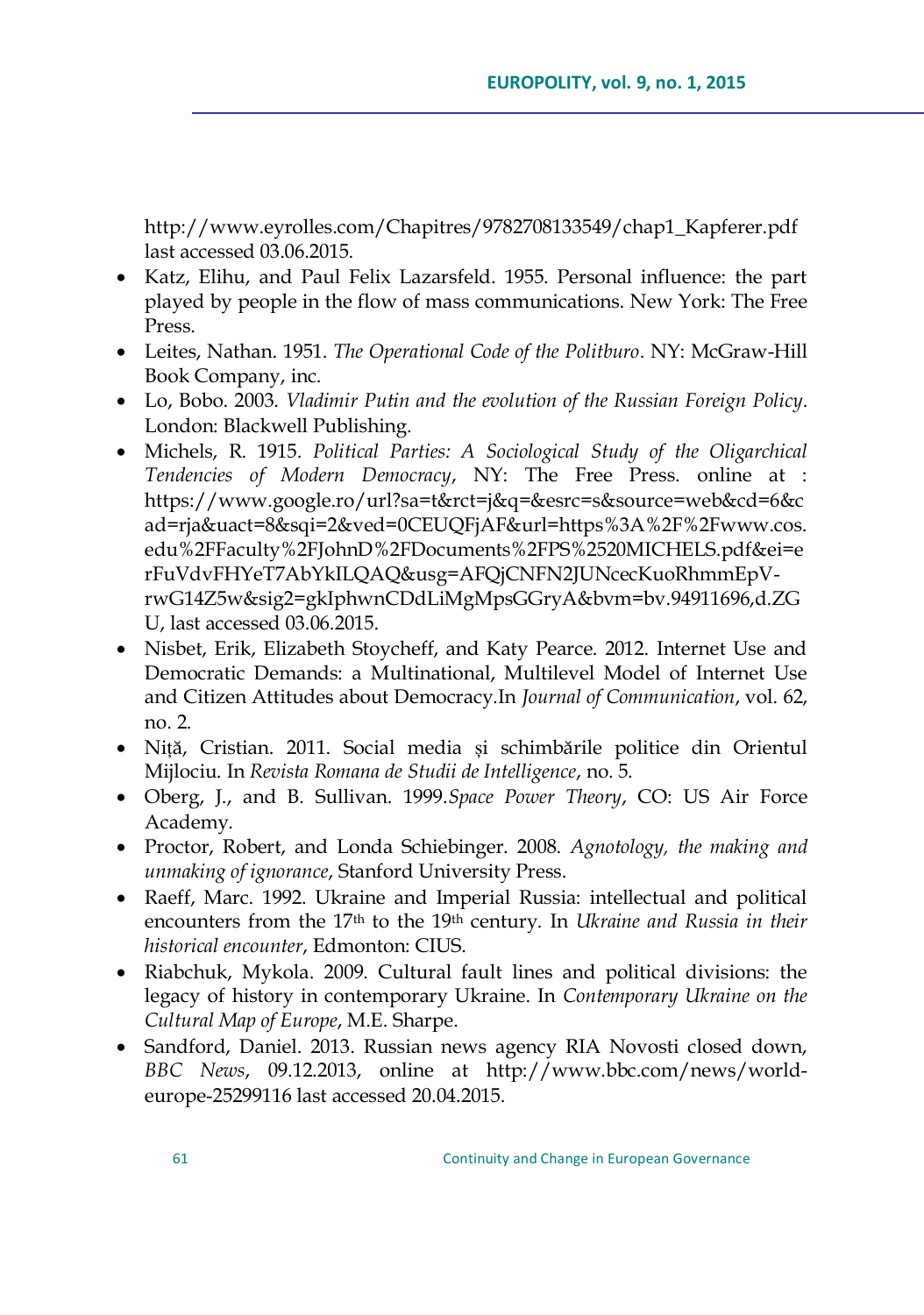- Seddon, Max. 2014. Documents show how Russia's troll army hit America, 02.06.2014, online at http://www.buzzfeed.com/maxseddon/documentsshow-how-russias-troll-army-hit-america#.xjeZ0gveY last accessed 24.04.2015.
- Szporluk, Roman. 2009. The Western dimension of the making of modern Ukraine. In *Contemporary Ukraine on the Cultural Map of Europe*, M.E. Sharpe.
- Wolfers, Arnold. 1952. National Security as an Ambiguous Symbol, *Political Science Quarterly*.

# **Newspaper articles**

- Der Derian, James, 2002. The centrality of gaming as war-waging's precursor is underscored by the high profile accorded to the US military exercise. Internal Look, *NY Times*.
- Frum, David, 2014 (March). Ukraine's Phantom Neo-Nazi Menace. In *The Atlantic,* at: **online** at: http://www.theatlantic.com/international/archive/2014/03/ukrainesphantom-neo-nazi-menace/359650/, last accessed 03.06.2015.
- Galeotti, Mark, and Andrew S.Bowen. 2014 (April). Putin's Empire of Mind. In *Foreign Policy*, online at: [http://foreignpolicy.com/2014/04/21/putins](http://foreignpolicy.com/2014/04/21/putins-empire-of-the-mind/)[empire-of-the-mind/,](http://foreignpolicy.com/2014/04/21/putins-empire-of-the-mind/) last accessed 17.02.2015.
- Gregory, Paul Roderick. 2014. Ukraine propaganda war: Internet trolls. In *Forbes*, 12.09.2014, online at http://www.forbes.com/sites/paulroderickgregory/2014/12/09/putinsnew-weapon-in-the-ukraine-propaganda-war-internet-trolls/, last accessed 24.04.2015.
- Hyll, Kathryin, and Dmitry Kiselyov. 2014 (March). Russian TV presenter draws EU sanctions wrath. In *Financial Times*, online at http://www.ft.com/cms/s/0/3af01860-b111-11e3-9f6f-00144feab7de.html#axzz3SDiYsKPW, last accessed 20.04.2015.
- Oliphant, R., and T. Parfit. 2015 (March). Vladimir Putin praises Russian patriotism and claims: Ukrainians and Russians are one. In *The Telegraph,*  online at a state of the state of the state of the state  $\alpha$  at a state of the state of the state of the state of the state of the state of the state of the state of the state of the state of the state of the state of the

http://www.telegraph.co.uk/news/worldnews/europe/ukraine/1148086 4/Vladimir-Putin-praises-Russian-patriotism-and-claims-Ukrainians-and-Russians-are-one.html, last accessed 03.06.2015.